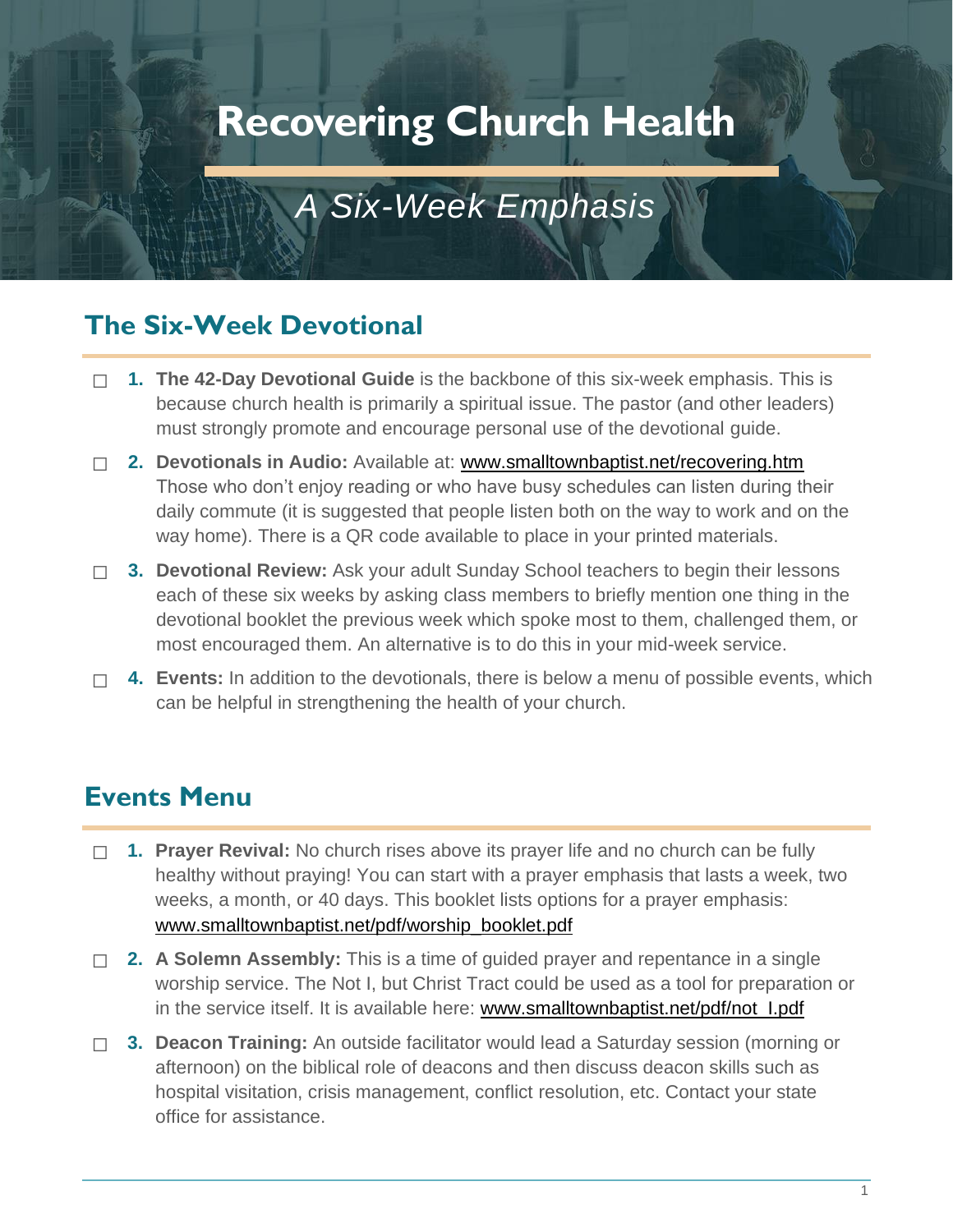#### **RECOVERING CHURCH HEALTH** *A Six-Week Emphasis*

- ☐ **4. Memories Workshop:** A Memories Workshop involves an outside facilitator, meeting with your congregation in a church-wide event, to review the timeline of your church's history. This person helps you celebrate victories in the church's history and listens to the agony of its defeats. He will help your congregation better understand what brought your church to your current juncture, identify patterns of strength and weakness, and help you think about these events as God. Contact your state office and ask for the person who assists churches with Transitional Pastors.
- ☐ **5. Conflict Resolution Sunday:** Invite a respected area pastor, someone with much experience and a great reputation. This needs to be someone who knows how to set a warm tone and make people feel safe. Ask this person to speak in a morning service on the topic: "From this Day Forward." The theme will be: Regardless of how anyone here may have handled conflict in the past, from this day forward, these are our ground rules, following biblical principles.
- ☐ **6. "Lift Up Your Eyes" Leader Summit:** Hold this event (or these events) on a weeknight. Invite someone from the State Office or your Director of Missions to review the demographics for your community with your deacons and key leaders. You will want to give your guest a good drive-through tour before they speak. You may also invite a local real estate agent who is a believer to report on trends in the area. Ask your speakers to help everyone "Lift up your eyes and look on the fields."
- ☐ **7. Great Commission Sunday:** The focus of this day is evangelism and discipleship and every Christian's responsibility to be involved. You will want to give your members something to do – something that anyone can do – as you call them to action. You can use "Who is Your One?" or some other emphasis.
- ☐ **8. Celebrate Church Membership Rally:** This is an uplifting service with a special guest preacher, who can really ring the bell! According to your church's style of music, this needs to be done "big." You could include baptisms, a testimony, or introduction of new members. You can download and use the "I Am a Member of the Church" responsive reading ([http://www.smalltownbaptist.net/ppt/i\\_am\\_member.pptx\)](http://www.smalltownbaptist.net/ppt/i_am_member.pptx). (You will want to practice with a core group ahead of time, in prayer meeting or choir practice, so it won't sound like a Gregorian chant.

## **What Do You Preach On During This Emphasis?**

□ Preach on the six main functions of a church: Christ-centered worship, biblical instruction, prayer, world evangelization, nurturing fellowship, and caring acts. Avoid those matters being covered by guest speakers in the events chosen from the menu. Or, preach a series on the Doctrine of the Church.